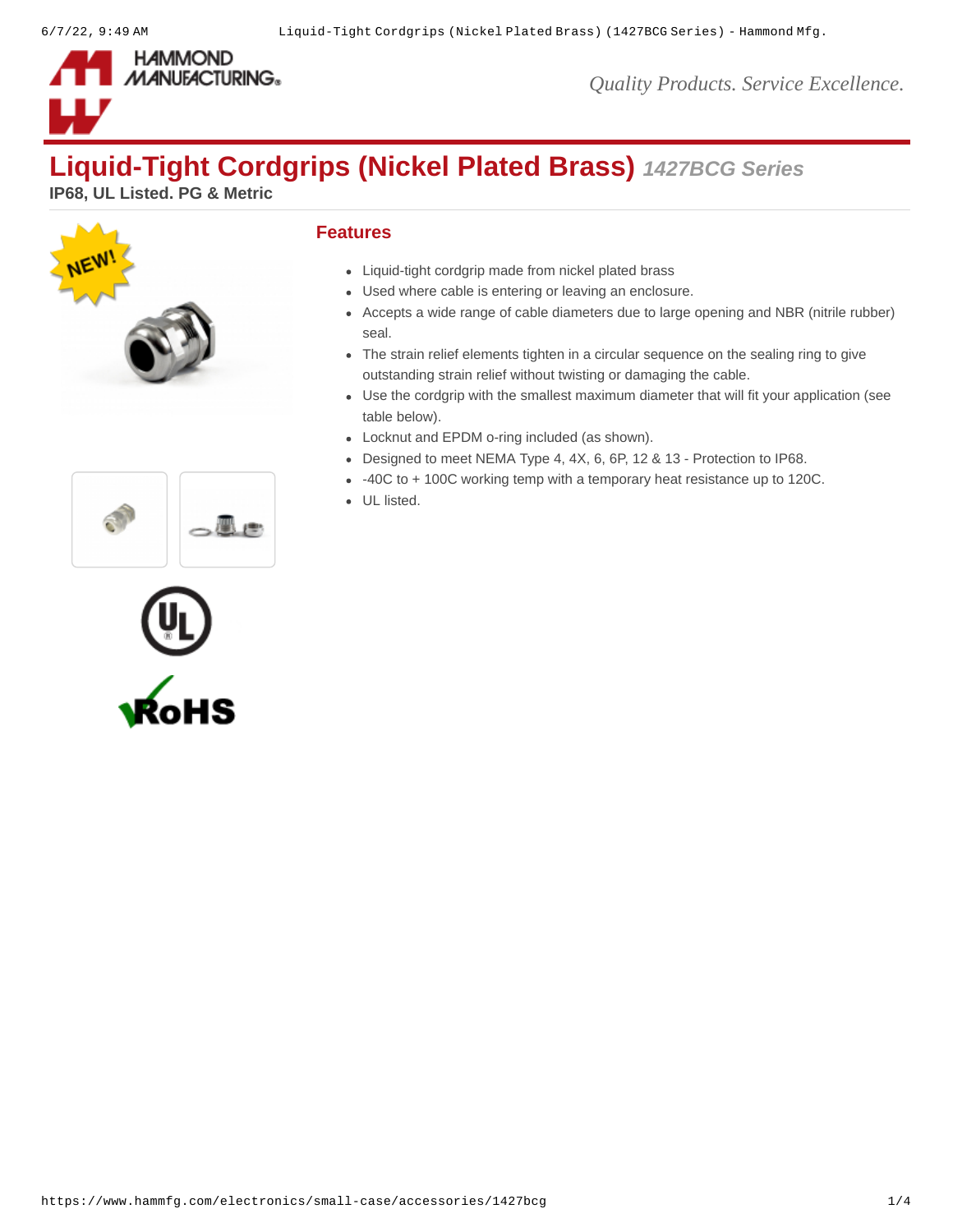





# **PG Threads**

|                    |                     | <b>Thread Size</b> | <b>Mounting Hole</b> |     | <b>Wire Diameter</b> | <b>Outer Length</b> | <b>Inner Thread Length</b> |
|--------------------|---------------------|--------------------|----------------------|-----|----------------------|---------------------|----------------------------|
| <b>Part Number</b> | <b>Material</b>     | (D)                | <b>Diameter</b>      | Min | Max                  | (L)                 | (T)                        |
| 1427BCGPG7         | Nickel Plated Brass | PG7                | 24                   | 3   | 4                    | 19                  | ь                          |
| 1427BCGPG9         | Nickel Plated Brass | PG9                | 15                   | 4   | 8                    | 21                  | 6                          |
| 1427BCGPG11        | Nickel Plated Brass | <b>PG11</b>        | 19                   | 5   | 10                   | 22                  | 6                          |
| 1427BCGPG13        | Nickel Plated Brass | <b>PG13</b>        | 21                   | 6   | 12                   | 23                  |                            |
| 1427BCGPG16        | Nickel Plated Brass | <b>PG16</b>        | 23                   | 10  | 14                   | 24                  |                            |